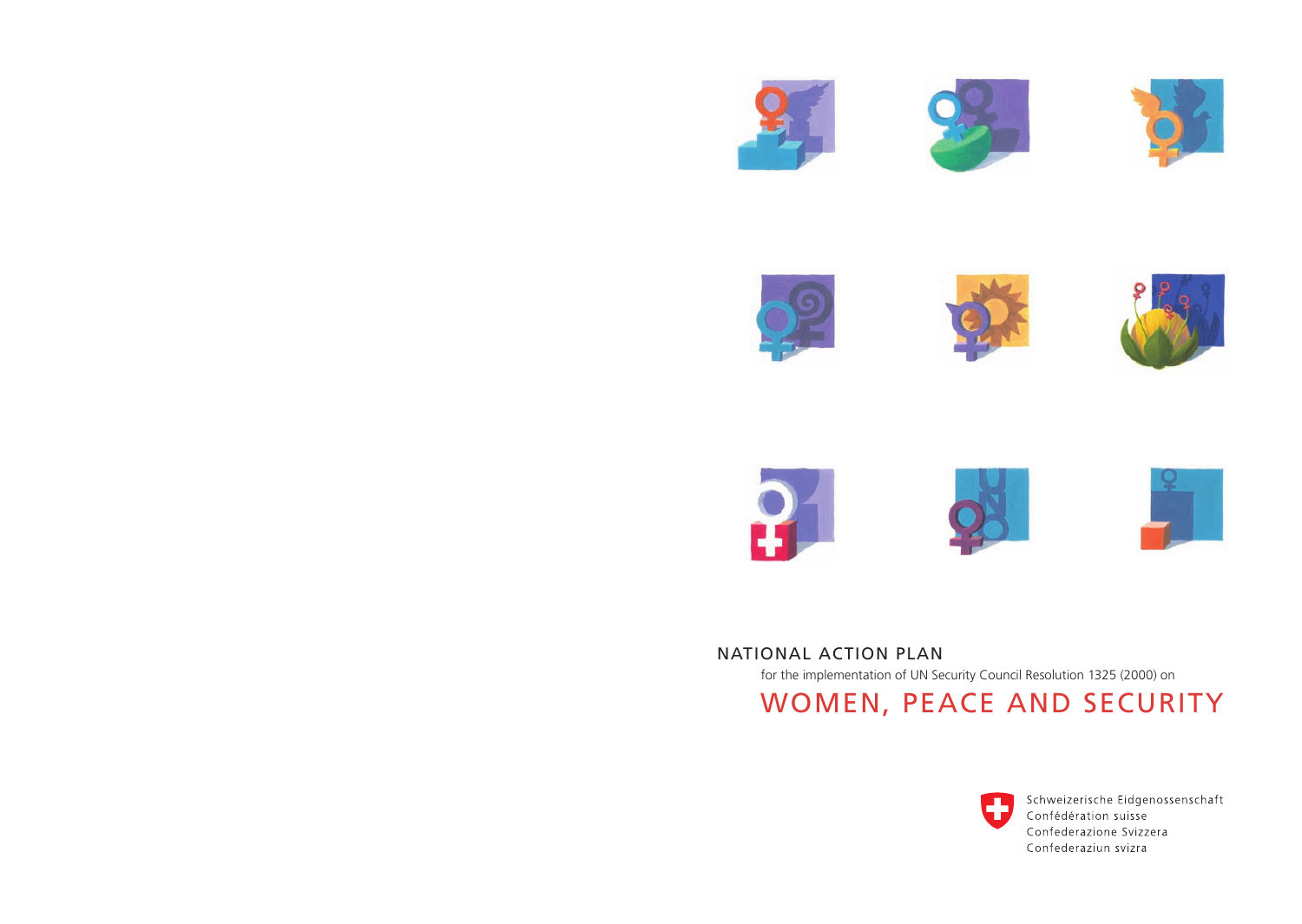# ACKGROUND . B a c k g r o u n d  $\overline{m}$

National Action Plan

for the implementation of UN Security Council Resolution 1325 (2000) on

Women, Peace and Security

## I. Background

UN Security Council Resolution 1325 (UNSC 1325) on Women, Peace and Security was unanimously adopted on 31 October 2000.<sup>1</sup> It is the first UN Security Council Resolution to expressly mention the particular effect which armed conflicts have on women and girls, and it underlines the importance of women's participation in peace processes.

The States are regularly invited, not least by the UN Security Council itself, to strengthen their commitment to the implementation of UNSC 1325 and to create National Action Plans for this purpose.

Switzerland's commitments at the bi- and multilateral levels in the context of UNSC 1325 already includes gender-sensitive project work and the support of both multilateral and bilateral partners for various projects and activities specifically for implementation of the requirements of UNSC 1325. Switzerland is also committed to the deployment of experts as well as to internal measures in the areas of recruitment, training and internal policy with regard to gender equality.

In order to strengthen and coordinate Switzerland's efforts the federal administration's Coordination Committee for Peace Policy created a Working Group with the mandate to prepare a National Action Plan for the implementation of UNSC 1325 (NAP 1325). Moreover Resolution 1325 is regarded itself as the fundamental reference document for Switzerland's peacebuilding efforts.<sup>3</sup> The «UN-Resolution 1325 – CH» Interdepartmental Working Group (WG 1325) includes representatives of the Federal Department of Defence, Civil Protection and Sports (DDPS) and the Federal Department of Foreign

Version of February 22 2007

#### Contact:

Federal Department of Foreign Affairs FDFA Directorate of Political Affairs Political Affairs Divison IV (Human Security) Bundesgasse 32 CH-3001 Bern

pa4@eda.admin.ch

Illustration: Reinhard Fluri Graphics and Layout: Nadine Walker

*<sup>1</sup> The text of UNSC Resolution 1325 can be found at: http://www.un.org/events/res\_1325e.pdf. Translations – e. g. into German, French and Italian – can be found at: http://www.peacewomen.org/1325inTranslation/index.html.*

<sup>&</sup>lt;sup>2</sup> The peacebuilding concept includes human rights and security policy. See the Federal Council's Bill to Parliameni *concerning a credit facility for measures relating to conflict transformation and the promotion of human rights (02.076, 23 October 2002).*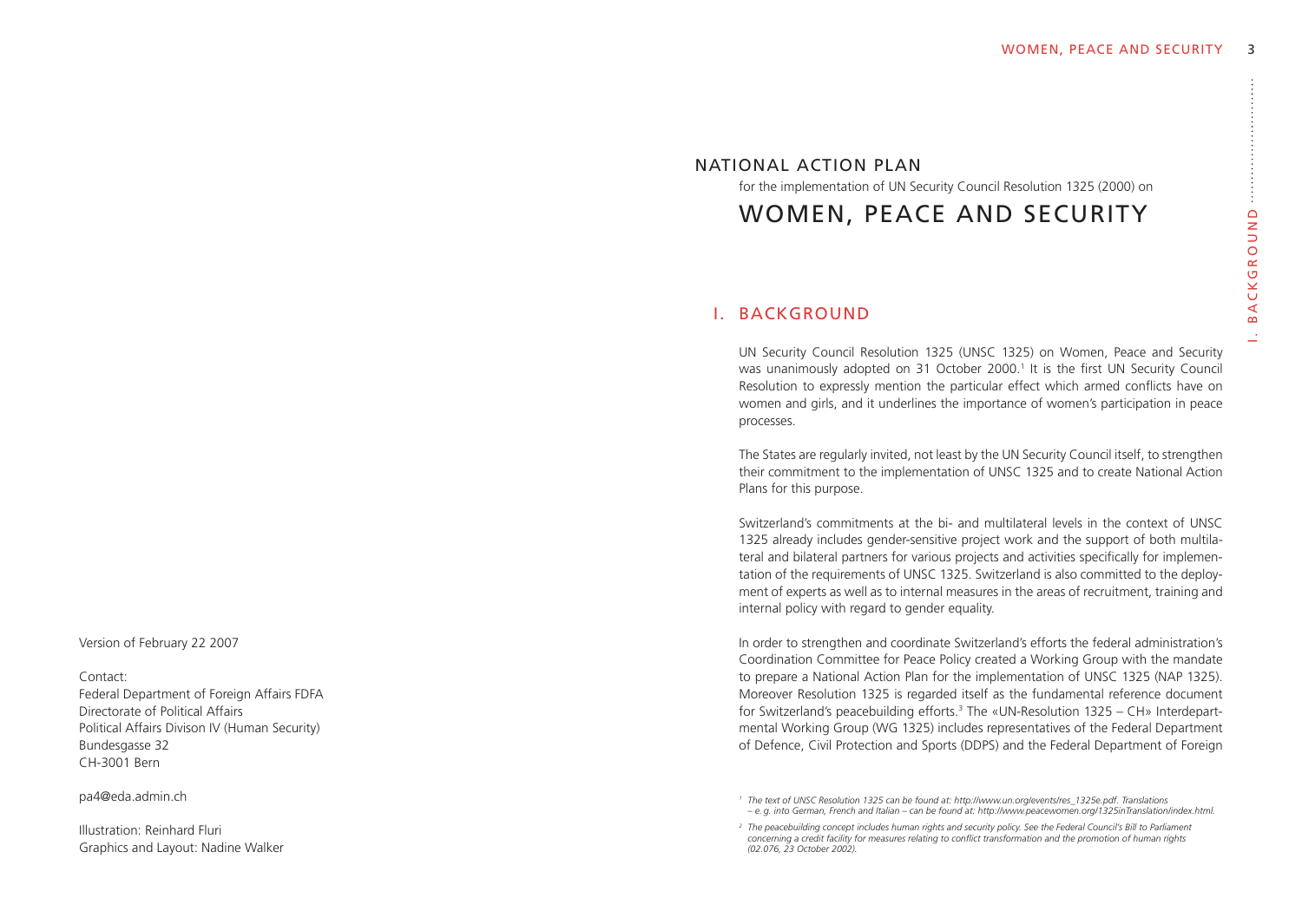$\sim$  . Ob j e c t i v e s **BJECTIVE**  $\overline{\circ}$ 

II

Affairs (FDFA).<sup>3</sup> The latter's Political Affairs Division IV (PA IV, Human Security) is in charge of WG 1325.

The Working Group has already reviewed existing activities and on this basis has drawn up various objectives and basic lines of action, together with a catalogue of measures for 2007 – 2009. The Swiss Federal Council was officially notified of the National Action Plan on 31 January 2007.

Switzerland's NAP 1325 is updated/completed/adapted on a regular basis and its contents are subject to constant review (see Chapter VI).

## II. Objectives

The aim of the NAP 1325 is to ensure that gender aspects are taken into consideration in all areas of peace policy and in all concrete peacebuilding measures. Taking gender into consideration means considering the different ways in which men and women are affected by, as well as their different roles in, an armed conflict and in the resolution of a conflict. Gender mainstreaming means including gender aspects in all stages of a peacebuilding process, from analysis and the formulation of policy to the implementation of concrete measures.

In this context UNSC 1325 lists three concrete objectives/priorities:

- 1 Greater involvement/participation of women in peacebuilding;
- 2 Prevention of gender-based violence and protection of the rights and needs of women and girls during and after armed conflicts;
- 3 A gender-sensitive approach to all peacebuilding projects and programmes.

Switzerland has already committed itself to implementing these priorities. The NAP 1325 will ensure that current efforts for the implementation of UNSC 1325 will be further developed and strengthened, as outlined below.



## 1 Greater involvement/participation of women in peacebuilding

#### a) Commitment at policy/institutional level  $(\rightarrow$  Policy)

Switzerland is committed to the creation of framework conditions in the United Nations, as well as in other regional and international organisations such as the Organisation for Security and Cooperation (OSCE), that will enable women to participate on an equal footing with men in peacebuilding efforts. This commitment to the equal rights of both sexes is based on quantitative criteria (proportion of women to men) as well as with regard to opportunities and the influence on decision-making, place in the hierarchy, financial and other resources, security measures, capacity building, etc.

 $^{\rm 3}$  As well as various DDPS and FDFA offices, the Coordination Committee for Peace Policy includes two offices of the Federal Department of Justice and Police (FDJP) - the Federal Police Office and the Federal Office of Migration - plus the State Secretariat for Economic Affairs (seco) of the Federal Department of Economic Affairs (FDEA). The Coordination Committee for Peace Policy is an advisory body, the purpose of which is to improve the coordination and coherence of all sections of the federal administration that are in any way involved in peacebuilding. The subordinate «WG 1325» consists of the following DDPS offices: Staff to the Chief of the Armed Forces, International Relations Defence, the Armed Forces Joint Staff, Directorate for Security Policy, The FDFA is represented by the following: Directorate of Political Affairs (PA I/OSCE, PA III/UN, PA IV), the Directorate of International Law, the Centre *for International Security Policy (CISP), as well as the Swiss Agency for Development and Cooperation (SDC).*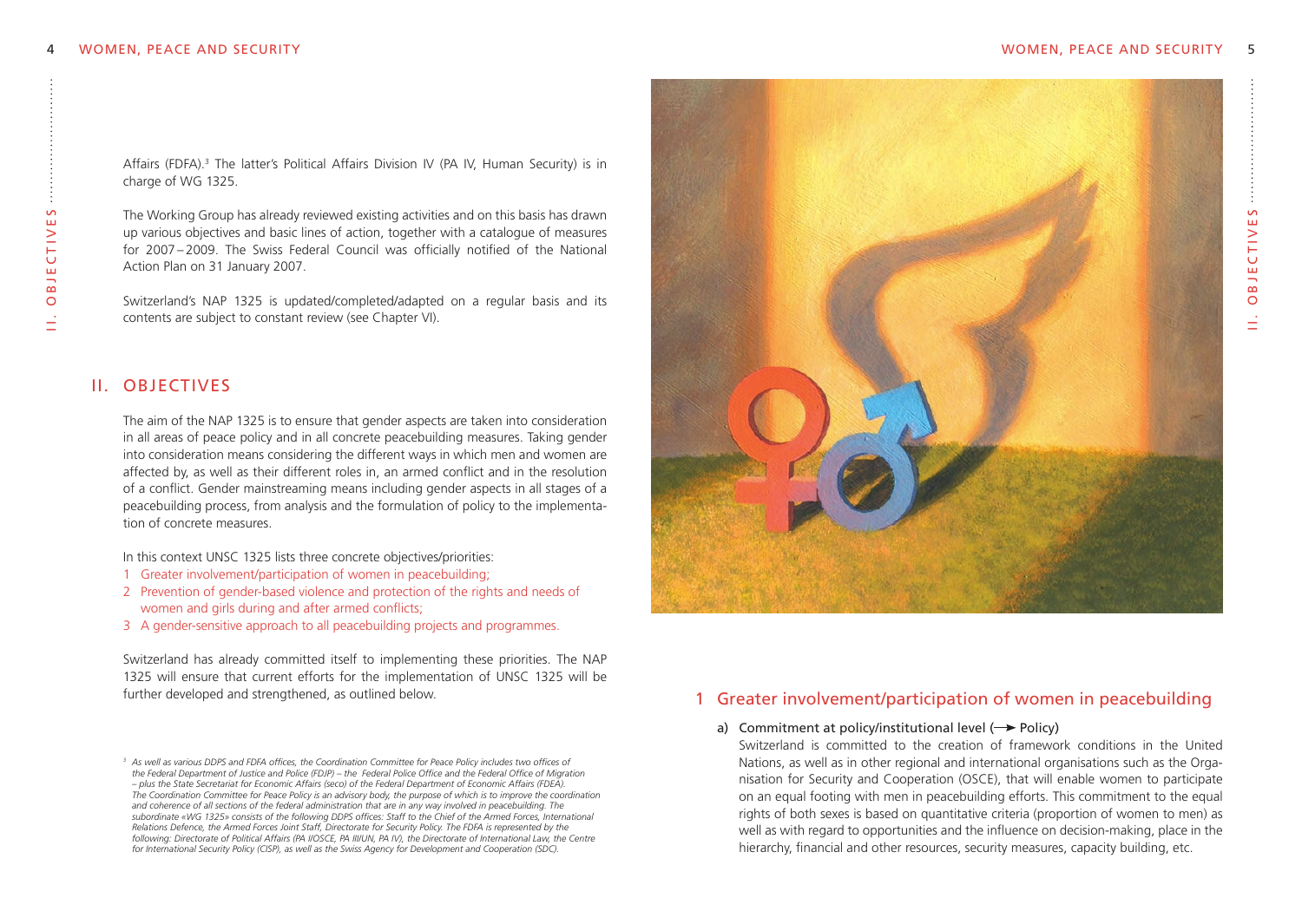

#### b) commitment at the operational level

#### $\leftrightarrow$  Operational)

Switzerland supports and promotes, directly and indirectly, programmes and projects designed specifically to ensure the participation of women in peace processes on an equal footing with  $\colon$ men. Furthermore, efforts are to be made to systematically include gender aspects in all peacebuilding programmes and projects, through the proper training of those in charge of programmes, the deployment of experts, as well as through gender responsive budgeting, etc.

#### c) commitment at the human resources/policy level  $\leftrightarrow$  Personnel)

Switzerland promotes the participation of women in peace: processes by means of its policy with regard to recruitment and: secondment as well as in its support for qualified candidates. This is to ensure that the experts seconded to civilian peacebuilding operations as well the participants in military peacekeeping: operations will receive a high level of training in the specific area of gender in preparation for their deployment on missions.



## 2 Prevention of gender-based violence and protection of the rights and needs of women and girls during and after armed conflicts

#### a) Commitment at the policy/institutional level  $(\rightarrow$  Policy)

The protection of women is a priority of Switzerland's peacebuilding efforts, since it is women who tend to suffer the most from violence during and after armed conflicts. Protection of the rights of women is also one of the main aspects of Switzerland's human rights policy. In the international context Switzerland makes women's rights and the violations of these rights a subject of discussions; Switzerland also points to violations of women's rights and of women's rights in the context of armed conflicts in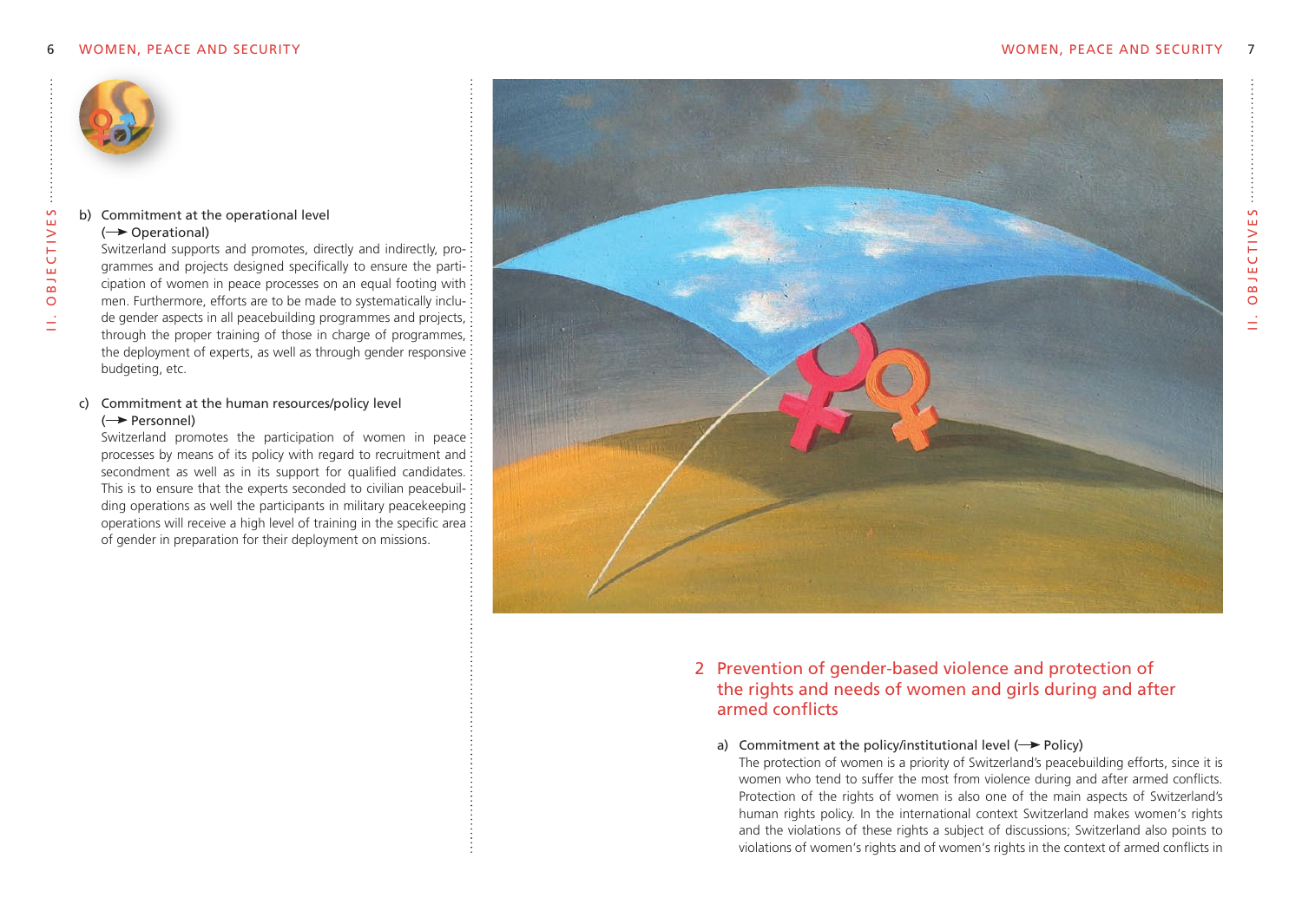

multilateral negotiations as well as in bilateral demarches and interventions. Switzerland is also committed at the international level to combating trafficking in women and girls and to protecting the victims of trafficking. Other priorities include efforts to improve the protection of internally displaced persons (IDPs, many of whom are women), and to oppose impunity for those who perpetrate crimes against women in the context of armed conflicts.

b) Commitment at the operational level  $(\rightarrow$  Operational) Switzerland supports projects, and actors, which address the specific problem of violence against women (rape, trafficking in women, exploitation, etc.) in the context of armed conflicts, either through prevention, protection of the victims or by efforts to end impunity.

## c) commitment at the human resources/policy level ( Personnel)

Switzerland has a policy of zero tolerance with regard to the sexual exploitation of women in all cases involving civilian and military personnel seconded to peacebuilding operations. Training modules specifically address the problems of trafficking in human beings and women's vulnerability to sexual abuse in conflicts, including by those involved in peace missions.



# 3 A gender-sensitive approach to all peacebuilding projects and programmes

UNSC 1325 specifically calls for gender perspectives to be taken into consideration in the negotiation and implementation of peace agreements, as well as for the participation of women in all mechanisms for the implementation of such agreements. It is the intention of the Swiss Federal Council to ensure that gender perspectives are taken into account in such areas as peace and security policy as well as in other areas, in effect implementing a policy of gender mainstreaming. The purpose of this policy is to ensure that the different ways in which men and women are affected by conflicts and by human rights violations are taken into consideration at all stages of a programme, from analysis to the implementation of concrete measures.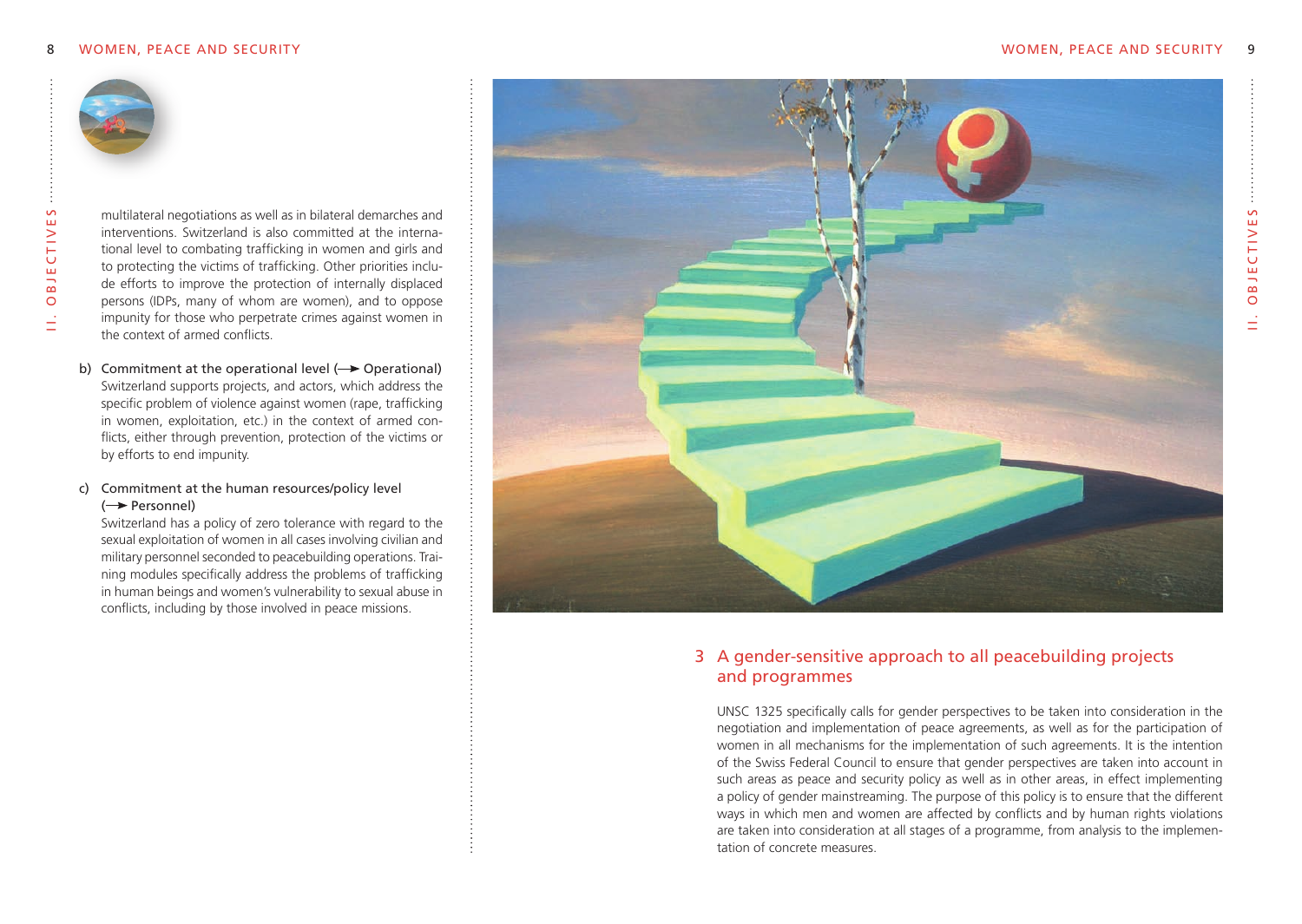

i i . o B j e c t i v e S

BJE<sub>I</sub>  $\circ$ 

CTIVES

#### a) Commitment at the policy/institutional level ( $\rightarrow$  Policy)

In the multilateral context (UN commissions and bodies, OSCE, Council of Europe) Switzerland supports activities, programmes, projects and resolutions on gender mainstreaming and the prevention of gender-based violence. As a member of the administrative boards of, and a major financial contributor to various UN bodies and programmes and specialised agencies Switzerland is committed to the consistent application of gender mainstreaming and to greater respect for the specific rights and needs of women and girls in international cooperation. Switzerland actively monitors implementation of relevant strategies and agreements. Particular attention is paid to the gender aspects of transitional justice, which is one of the priorities of Switzerland's policy in the area of human rights and humanitarian activities. Central to these efforts is the Rome Statute of the International Criminal Court, which has adopted procedures that are innovative in that they consistently take women's rights into consideration, for example in the definition of crimes (so-called gender crimes), the rights of women in court procedures, in the representation of the two sexes in the Court's various bodies, and in the organisation of the court with regard to the protection of victims and witnesses.

#### b) Commitment at the operational level  $(\rightarrow$  Operational)

Additional funds are to be provided for projects which support the inclusion of women in political and legal transitional processes with a view to ending impunity in cases involving crimes against women. This is intended to facilitate implementation of the corresponding procedures and rules concerning evidence contained in the Rome Statute. Some of these funds will also go to so-called «gender justice» projects of UNIFEM and the UN's Department of Peacekeeping Operations (DPKO).

In its bilateral cooperation, Switzerland is making greater efforts to ensure the systematic inclusion of gender aspects in its project commitments and peacebuilding activities.

#### c) Commitment at the human resources/policy level  $(\rightarrow$  Personnel)

Training has a central role to play in gender mainstreaming at the level of policy formulation and in the implementation of peacebuilding programmes. In particular, greater efforts will be made to train staff of the federal administration as well as civilian and military peacebuilding experts in the practices of gender mainstreaming. The training modules will be based on the requirements of UNSC 1325, and they will be constantly updated with the most recent developments and findings.

# III. CATALOGUE OF MEASURES FOR THE **IMPLEMENTATION OF UNSC 1325 IN 2007-2009**

## Greater involvement/participation of women in peacebuilding

*The Swiss Federal Council is of the opinion that the potential of women should be put to the greatest possible use as they can have a positive influence on the* progress of peace processes at the social and political levels as well as during all stages of a conflict.<sup>4</sup>

## 1.1. Priority areas for 2007–2009

#### 1.1.1. Policy



- Commitment to a greater representation of women in positions of leadership in the appropriate organs of the UN, the OSCE and other international organisations, including in the context of the secondment of Swiss personnel.
- Commitment to the creation of adequate framework conditions for the greater participation of women in UN peace missions, within the UN Special Committee on Peacekeeping Operations (SCPKO) and at the information meetings of States whose troops or police forces are participating in peace missions («TCC Meetings»).
- Greater consideration of gender aspects in election procedures: promotion of female candidates, and at the same time the promotion of male candidates for positions normally occupied by women.
- Maintenance and if possible improvement of the proportional representation of women in the International Criminal Court (ICC) by means of elections, election rules, monitoring of ICC human resources policy.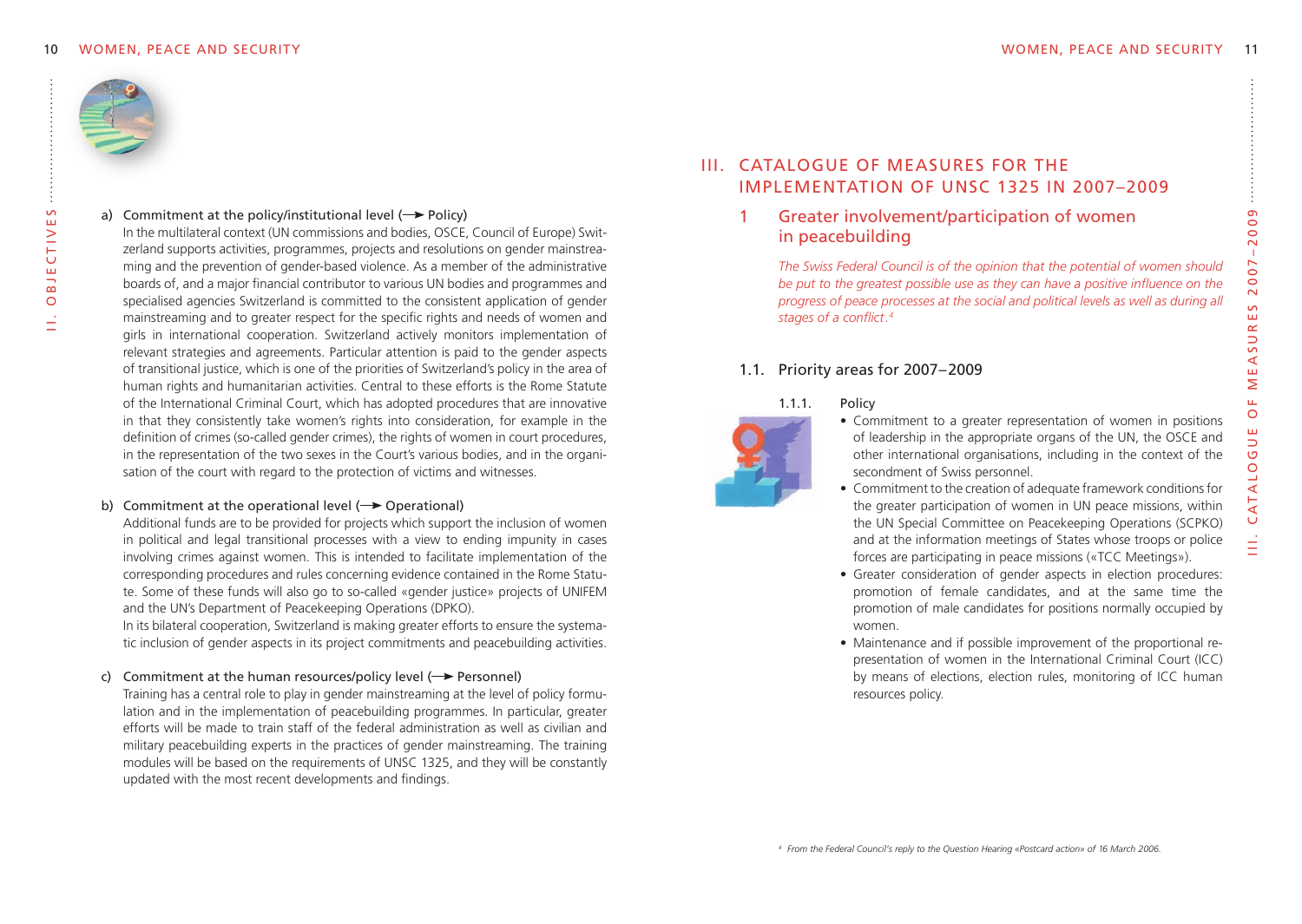

#### 112 Personnel

- In September 2004 and May 2005 the Federal Council decided to strengthen Switzerland's commitment at the level of military peacebuilding. It is planned to increase the staffing capacity of military personnel for peacekeeping operations to around 500 persons by 2008 and also to extend the total number of individual deployments to around 50 persons (military observers, demining specialists). The planned extension of staffing capacity provides an opportunity for increasing the proportion of women. Efforts are currently being made to ensure there is sufficient recruitment potential for the extension of military peacekeeping capacity in this way.
- The Swiss Expert Pool for Civilian Peacebuilding (SEP) plans to increase the representation of women to 40 per cent, with a similar proportion for its deployments.

#### 1.1.3. Operational



• Systematic consideration of opportunities to promote the participation of women in peace processes, e.g. through the support of specific projects, election programmes/women's involvement in the political process.

## 2 Prevention of gender-based violence and protection of the rights and needs of women and girls during and after armed conflicts

*Switzerland's peace commitment is aimed […] at the protection of women, in recognition of the fact that they as well as children are among those who suffer the most violence during and after armed conflicts.5*

## 2.1. Priority areas for 2007–2009

## 2.1.1. Policy

- Systematic reference whenever appropriate to international documents concerning the protection of women's rights in conflicts (in particular the Geneva Conventions, Rome Statute).
- Commitment within the UN Special Committee on Peacekeeping Operations (SCPKO) to a policy that includes the preparation of training modules and a strategy for combating sexual exploitation of women by members of UN peace missions (investigation, disciplinary penalties, support for victims). Insistence on the immediate commencement of fact-finding investigations in such cases, with support for the establishment of a system of national/Swiss investigators.
	-
- Advocacy efforts and networking for implementation of the «Human Rights and Transitional Justice»<sup>6</sup> Resolution. Request for the evaluation of justice mechanisms in transitional stages, in accordance with Resolution 1325.
- Greater commitment to women's rights aspects in the framework of the International Criminal Court.

## 2.1.2. Personnel

• Possible deployment of an official Swiss fact-finding team to the UN Department of Peacekeeping Operations (DPKO) to investigate cases of sexual abuse by members of peace missions. Eight UN missions have been asked to establish «Conduct and Discipline Units». A special office of the DPKO, for which staff is currently being recruited, will be in charge of these Units.

*6 http://ap.ohchr.org/documents/E/CHR/resolutions/E-CN\_4-RES-2005-70.doc*



III. CATALOGUE

. C at a l o g u e o f m e a s u r e s 2 0 0 7 – 2 0 0 9

 $\mathbf{u}$  $\circ$ 

 $007 - 2009$ 

 $\overline{\sim}$  $\sim$ 

RE.

 $\overline{S}$ 

 $\prec$ ш Σ

*<sup>5</sup> From the Federal Council's reply to the Question Hearing «Postcard action» of 16 March 2006.*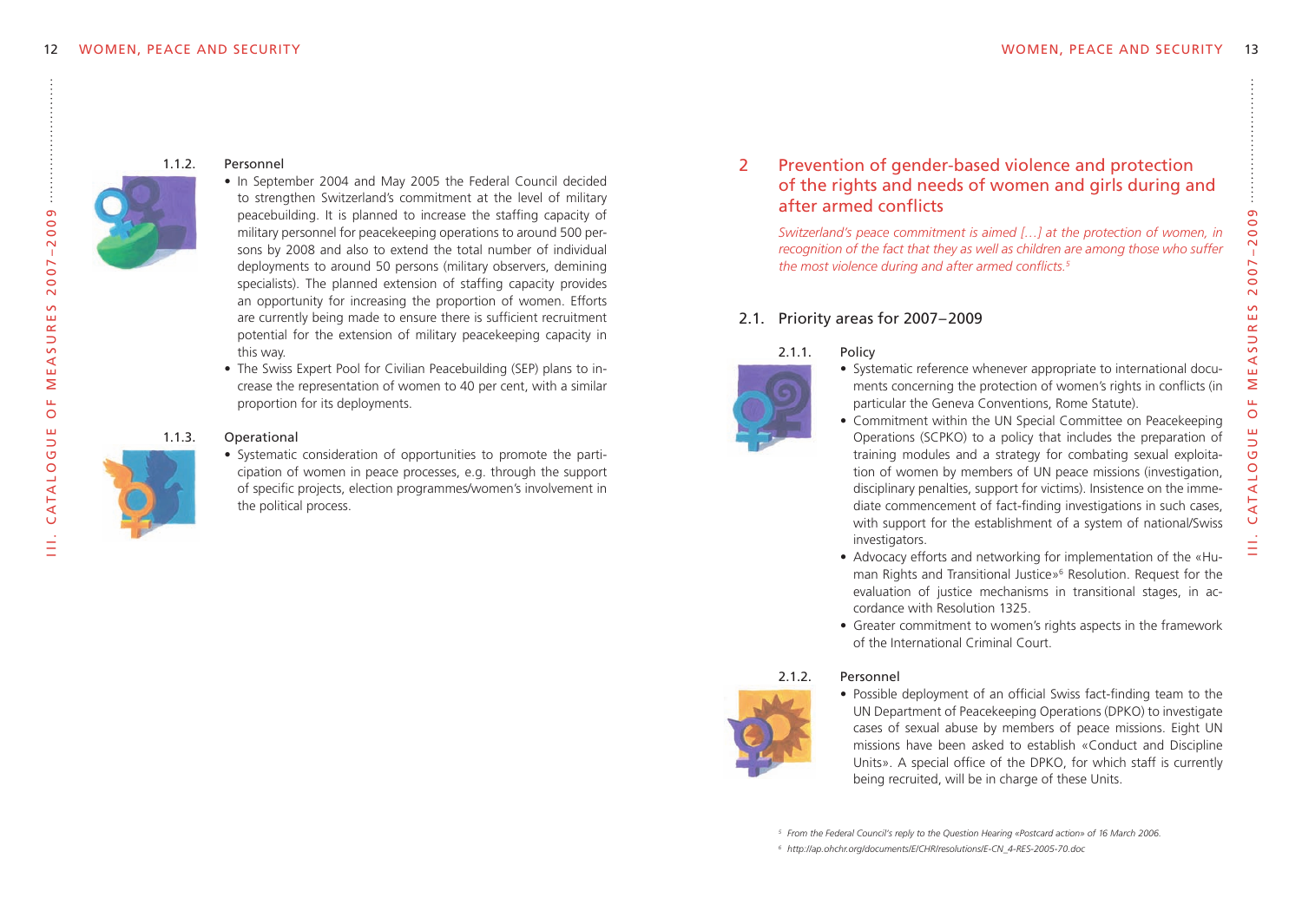$\frac{1}{2}$ 

CATALO

. C at a l o g u e o f m e a s u r e s 2 0 0 7 – 2 0 0 9

 $\circ$ ш  $\supset$  $\bar{\sigma}$ 

 $\overline{\ge}$  $\bar{\mathbf{u}}$ 

 $2007 - 2009$ 

 $\mathsf{S}$ 

EASURE

- Support for candidates to join the Office for Internal Oversight Services (OIOS) for the investigation of cases of sexual abuse by members of peace missions.
- Switzerland plans to deploy legal experts to help strengthen international/hybrid tribunals, truth and reconciliation commissions as well as other mecanisms of dealing with the past. Secondments are also planned, e. g. to the tribunal to juge the crimes committed during the Khmer rouge regime and to the Truth Commission in Burundi.
- Clarification of the question of secondment to the International Criminal Court.
- Preparation of codes of conduct for all Swiss personnel sent on missions abroad, and their synchronisation.
- Full inquiry and criminal proceedings in cases of proven sexual abuse of women by Swiss members of peace missions (courts martial in the case of members of the army).

#### 2.1.3. Operational

- Support for the implementation of International Criminal Court procedures designed for the protection of women, both victims and witnesses.
- Support for «Transitional Justice & Gender» projects.
- Support of projects for the protection of victims of rape in the context of armed conflicts, as well as projects that contribute to the reduction of violence against women in armed conflicts.
- Support for the idea of a study (and if necessary its financing) to pinpoint the experiences and lessons learned in dealing with violence against women in the context of armed conflicts, at the level of international and mixed tribunals as well as other mechanisms of transitional justice.

## 3 A gender-sensitive approach to all peacebuilding projects and programmes

*The Swiss Federal Council is of the opinion that gender perspectives must increasingly be taken into consideration not only in the context of peace and security policybut alsoinother areas. Thebasicpolicy isthusoneofgendermainstreaming, which focuses – at allstages of a programme from analysisto the implementation of concrete measures – on the different ways in which men and women are afffected in conflicts and in cases of human rights violations.7*

## 3.1. Future priority areas

3.1.1. Policy



- Systematic reference to UNSC 1325, taking care to address the various aspects of this resolution in the negotiation of resolutions and in Swiss statements whenever possible.
- Active follow-up and monitoring of the efforts of the UN as well as other international organisations, in particular the OSCE and the Council of Europe. Stressing of gender-relevant points whenever possible in the reference documents of the UN and other international organisations in relation to peacebuilding (Security Council mandates, peace agreements, reports of the Secretary-General, etc.).
- Greater commitment to systematically taking gender aspects into consideration in the planning and structuring/shaping of peace operations, within the UN Special Committee on Peacekeeping Operations (SCPKO) and at the information meetings of States whose troops or police forces are participating in peace missions («TCC Meetings»).
- Consistent stressing of gender-specific aspects of the Rome Statute and addressing these in the context of seminars that concern the work of the International Criminal Court.
- Working closely with like-minded States (e. g. «Group of Friends of Res. 1325» or in the framework of a network within the OSCE).
- Reinforcement of networks that are active in gender-relevant aspects of peacebuilding, and greater collaboration with and use of these networks (e. g. the «Group of Friends of Res. 1325», the informal network of women foreign ministers, etc.).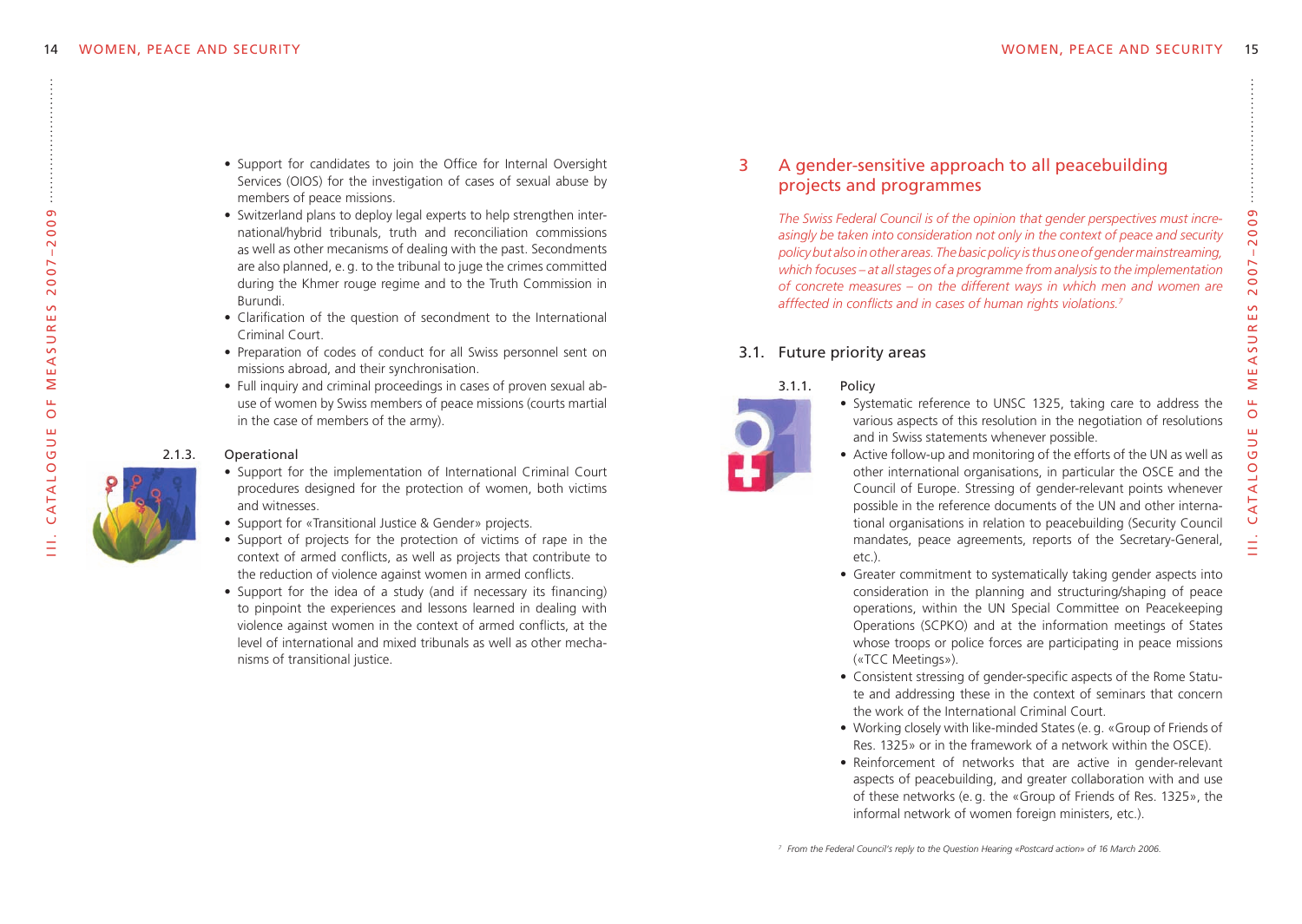- Reinforcement of the position of UNIFEM within the UN System.
- Inclusion of gender perspectives in strategy papers relating to civilian and military peacebuilding.

#### 3.1.2. Personnel



- Utilisation of expertise of the Swiss Expert Pool for Civilian Peacebuilding (SEP) and the relevant DDPS training; offer of a genderspecific training module to multilateral and regional organisations.
- Greater cooperation between the SEP and DDPS Training, in particular mutual sensitisation for the mandate of civilian/military peacebuilding with a view to improving communications in the field and at Headquarters.
- Secondment of gender experts to UN organisations, peace missions and programmes (e. g. DPKO, DPA or the Peacebuilding Commission) and other international organisations.
- Gender aspects must be taken into account if and when support is provided for peacekeeping operations training centres.
- The requirements of Resolution 1325 are to be taken into account in all preparations for deployment, including for military peacebuilding operations.

## 3.1.3. Operational



 $\vec{\equiv}$ 

CATALOG

. C at a l o g u e o f m e a s u r e s 2 0 0 7 – 2 0 0 9

൭

 $\overline{0}$  $\sim$  $007 -$ 

 $\overline{\sim}$ 

 $\sim$  $\overline{R}$  $\overline{S}$  $\prec$ ш Σ  $\mathbf{u}$  $\circ$  $\mathbf{m}$ Б

- Systematic gender mainstreaming of project commitments through internal consulting at the levels of analysis, planning, implementation and evaluation (consistent application of internal gender mainstreaming action plans and measures, including all relevant pilot projects in the area of gender responsive budgeting).
- Partnership with Sweden concerning the proposal for civilian observers in UN military observer missions; support for pilot projects with the possible deployment of Swiss experts (women whenever possible).

# IV. Resources

In deciding on the commitment of either human or financial resources, the offices concerned must bear in mind that the implementation of UNSC 1325 is a priority. All offices involved in the implementation must take into account that the implementation of UNSC 1325 and the list of related concrete measures enjoy priority status within existing possibilities.

# V. Follow-up of implementation measures

- Each year a meeting is held to ensure the constant follow-up of implementation measures. It is attended by a representative from each office involved in implementation measures.
- This meeting will discuss the list of implementation measures, progress in the work of implementation, what further steps are necessary for implementation and whether or not the list needs updating.
- Each meeting will draw up a protocol, as an appendix to the NAP 1325.
- Following each meeting the Coordination Committee for Peace Policy is informed at its own follow-up meeting, verbally and via the protocol, about the results of the annual meeting and the current status of the implementation efforts.
- At the Gender and Peacebuilding Roundtables organised by the Centre for Peacebuilding (KOFF) of the swisspeace foundation, representatives of non-governmental organisations will be informed about the annual meeting and the current status of the work of implementation.

IV